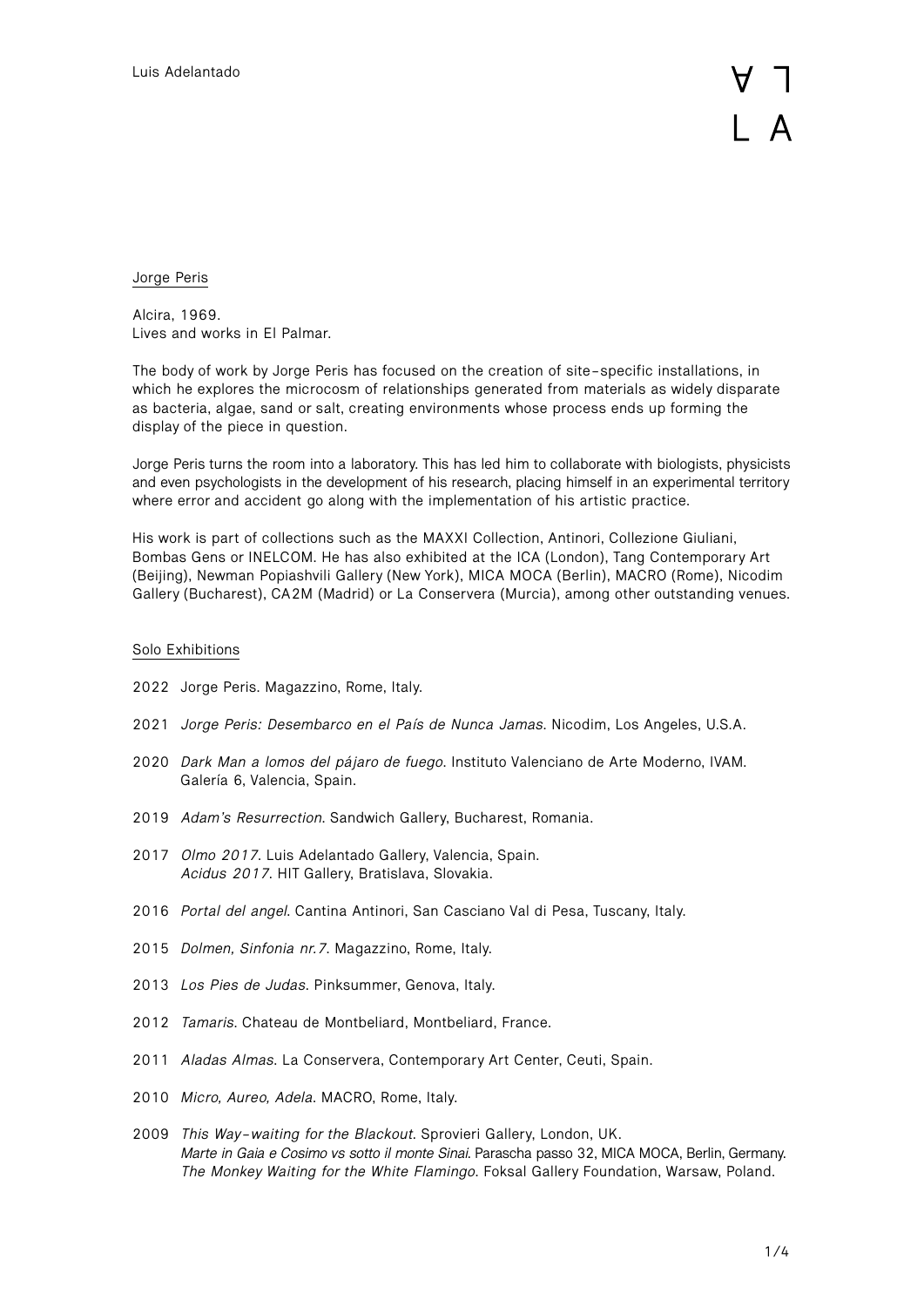- 2008 *E441*. Newman Popiashvili Gallery, New York, USA.
- 2007 *Marte in Gaia e Cosimo*. Zero Gallery, Milan, Italy. *Diamante*. Magazzino, Rome, Italy. *Egitto in Luigi*. MAN, Nuoro, Italy.
- 2005 *Jorge Peris*. Le Creux de l'enfer. Contemporary Art Center, Thiers, France.
- 2004 *Esperando el Apagón (Waiting for the Blackout)*. Sprovieri Gallery, London, UK.
- 2003 *Jorge Peris versus Volume!*. Volume!, Rome, Italy. *J.P. versus Dusˇe, Du°m Pánu° Z Kunsˇtátu.* Dum panu z Kunstatu, Brno, Czech Republic.
- 2002 *Angle Mort*. Public Space, Paris, France.
- 2001 *Jorge Peris*. (In collaboration with Giorgio Persano). Otto Gallery, Bologna, Italy.
- 2000 *Jorge Peris*. Giorgio Persano Gallery, Turin, Italy.
- 1999 *Surprise Party with Accident.* Saint Eustache Gallery, Paris, France.

## Group Exhibitions

- 2021 *Our Slice of Time Together*. Flip Project, Napoli, Italy *I Feel Like Ramses*. GiG Gallery, Munich, Germany.
- 2020 *Endangered Species*. Nicodim Gallery, Bucarest, Romania. *On the Ground*. Luis Adelantado Gallery, Valencia, Spain. *La Nit del Foc*. Sala la Vicaría. Puente de Génave, Spain.
- 2019 *Preguntas i respostes.* Centre del Carme Cultura Contemporània de València, Valencia, Spain. *DNI. Distintes Narratives d'Identitat.* Centro Cultural Cigarreras d'Alacant, Alicante, Spain. *Peça 19.* Museu de Belles Arts de Castelló, Castellón, Spain. *Anti Sleek Technical Trials* (Duo show). Rolando Anselmi Gallery, Berlin, Germany. *PALKO*. Castello di San Basilio's Chapel, Pisticci, Italy. *Our Lady of The Flowers*. Nicodim Gallery, Bucharest, Romania.
- 2018 *TBT (To Be Titled, Turn Back Time)*. Magazzino Arte Moderna, Roma, Italy.
- 2017 *Don't Look Like a Line*. Pinksummer gallery, Turin, Italia. *The Hierophant*. Nicodim Gallery, Bucharest, Romania. *Involuntary Memory*. Luis Adelantado Gallery, Valencia, Spain.
- 2016 *The Milky Way 3*. Giò Marconi Gallery, Milan, Italy. *Toute première fois*. Visconti 22, París, France. *There is no place like home*. Ponte Marconi, Rome, Italy. *Scarecrows Contemporary Art Exhibition*. Domaine Sigalas, Santorini, Grecia. *Casa Futura Pietra*. Bisceglie, Italy. *Here*. Cavallerizze Reali, Torino, Italy.
- 2015 *519+40*. Fundación Pastificio Cerere, Rome, Italy. *Explorations*. Chateau de Montbeliard, Montbeliard, France. *Icastica*. Arezzo, Italy.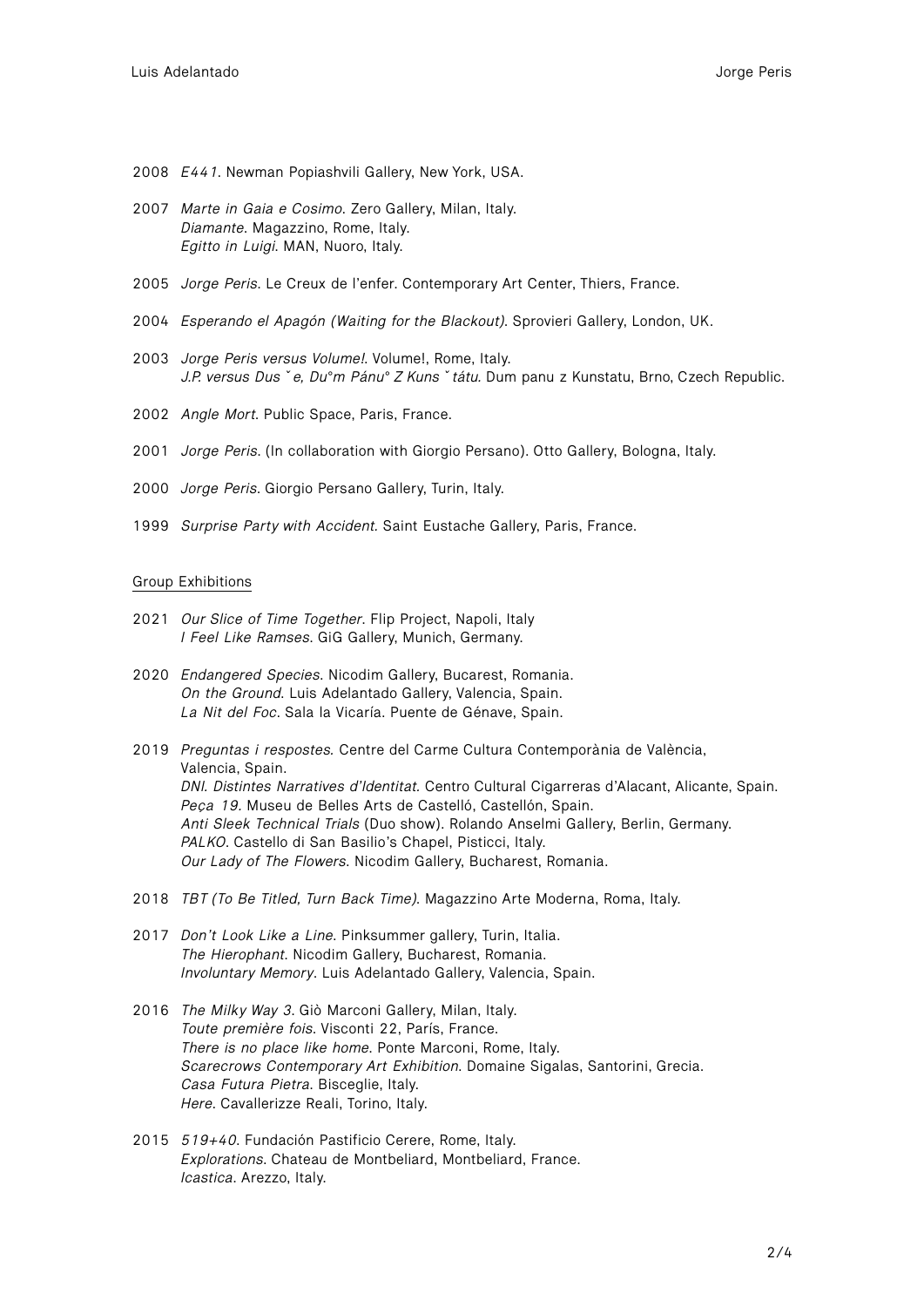- 2014 *Mediating Landscape*. Flip Project Space, Bari, Italy.
- 2013 *New works #1*. Sprovieri, London, UK. *The Naturalists*. Incontri in Terra di Siena, Tuscany, Italy. *Micol Assaël*. Nunzio, Bonomo Gallery, Bari, Italy. *Encore Plus*. Magazzino, Roma, Italy.
- 2012 *Straight Up Family Business*. New York, USA.
- 2011 *Experimental Station. Research and Artistic Phenomena,* CA2M, Madrid, Spain. LABoral Art Center and Creation Industry, Gijón, Spain.
- 2010 *Mutiny Seemed a Probability*. Giuliani Foundation for Contemporary Art, Rome, Italy.
- 2009 *Collezione Al-Bundu-Quiyya*. Corte dell'Orso, Venecia, Italy. *More Love Hours Than Can Ever Be Repaid*. Feinkost Gallery, Berlin, Germany.
- 2008 *Uovo open office*. Rosentalgarage, Basel, Swiss. *Part of the Process 3.* Zero Gallery, Milan, Italy. *There is No Story to Tell*. Tang Contemporary Art, Beijing, China. *Greenwashing, Ambiente: Pericoli, Promesse e Perplessità*. Sandretto Re Rebaudengo Foundation, Turín, Italy.
- 2007 *Tiempo al tiempo (Taking Time)*. MARCO, Vigo Contemporary Art Museum, Spain. *Ping Pang Pong.* International Art and Landscape Center, Ile de Vassiviere, France. *Evolution de l'Art*. Bratislava, Slovakia. *Outlook-Visioni del quotidiano*. Palazzo Bricherasio, Turin, Italy.
- 2006 *Fragil*. Madrid, Spain. *Public, Une rétro-perspective.* Public Space, Paris, France.
- 2005 *Tra-Monti*. Rione Monti, Rome, Italy. *Loop*. Angelo Mai, Rome, Italy. *T1 La sindrome di Pantagruel*. Triennale Torino, Turin, Italy. *Nuovo Cinema Paradiso*. Urban space, Vicenza, Italy. *Senigallia Dream*. Cultural Union Franco Antonicelli, Palazzo Carignano, Turin, Italy. *41º 53' x 12º 29"'*. Rome, Italy. *Take it Furthur!*. Andrew Mummery Gallery, London, UK. *Factory / Senigallia Dream*. Adriano Olivetti Foundation, Rome, Italy. *1420 MHz*. Zero Gallery, Milan, Italy.
- 2004 *Space project*. Sprovieri Gallery, London, UK. *Tank.tv launch show*. ICA, London, UK. *Premio de videocreación Iberoamericana*. Casa de America, Madrid, Spain. *Elettricità*. Città di Terni prize, Palazzo Primavera, Terni, Italy.
- 2003 *Ghost Trio*. Engines Laboratory, Rome, Italy. *Prototipi 2*. Adriano Olivetti Foundation, Rome, Italy. *Jammed.* SMART Project Space, Amsterdam, Netherlands. *Gestell, software y otros dispositivos precarios.* Project Rooms, Consortium of Museums Interarte Gallery, Valencia, Spain. *Great Expectations*. Fuori Uso, Ferrotel, Pescara, Italy. *Doméstico*. Madrid, Spain.